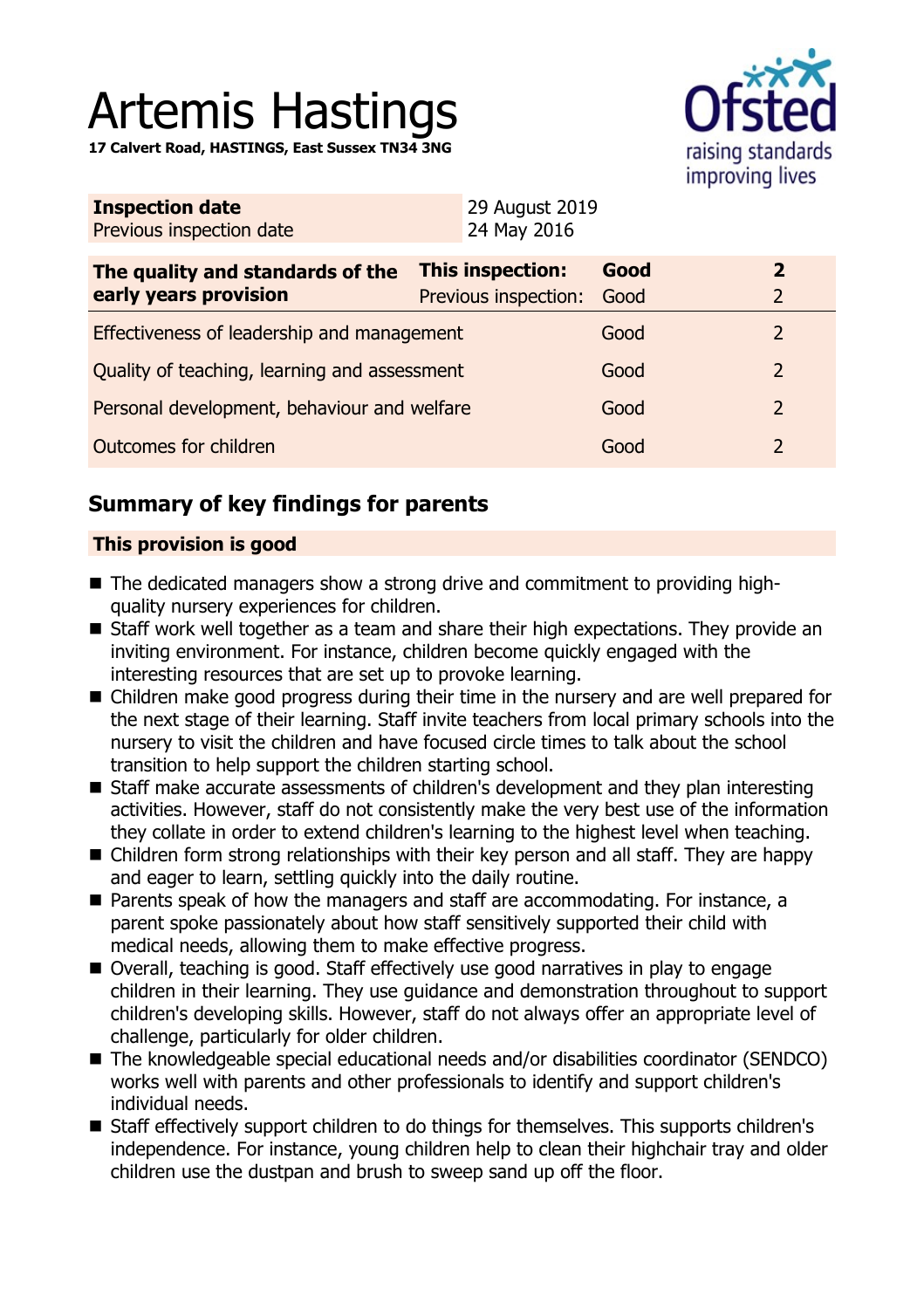## **What the setting needs to do to improve further**

## **To further improve the quality of the early years provision the provider should:**

- seize all opportunities to extend children's learning, providing greater challenge, particularly for older children
- $\blacksquare$  use assessment information of children more effectively when teaching in order to very precisely extend children's learning to the highest level.

## **Inspection activities**

- The inspector observed the quality of teaching during indoor and outdoor activities and assessed the impact this has on children's learning.
- $\blacksquare$  The inspector held discussions with the managers and staff.
- $\blacksquare$  The inspector reviewed relevant documentation, staff qualifications and policies used by the setting, including children's learning journeys.
- $\blacksquare$  The inspector observed a range of activities and completed a joint observation with the manager.
- $\blacksquare$  The inspector considered the views of parents.

#### **Inspector** Adam Hawes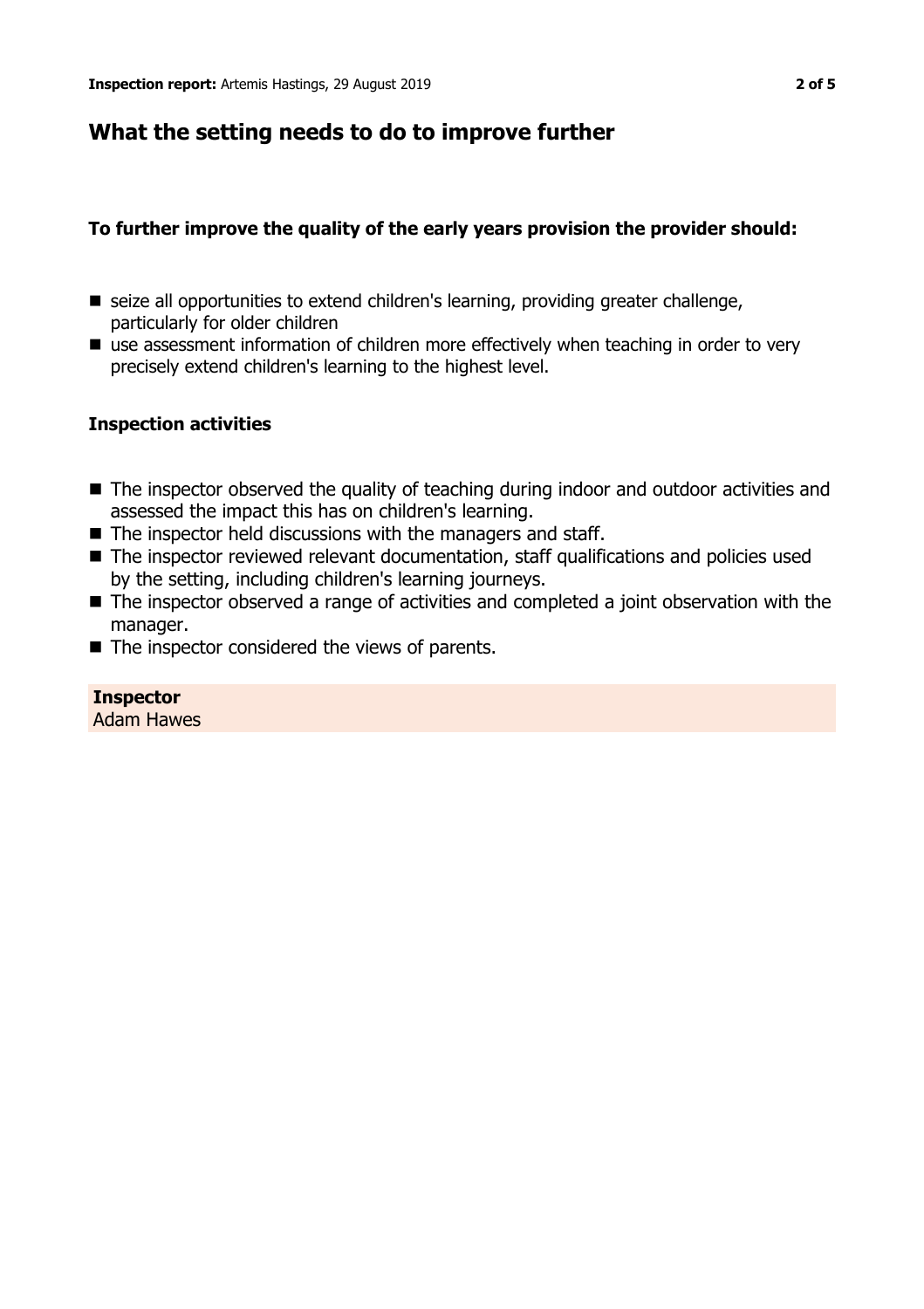## **Inspection findings**

### **Effectiveness of leadership and management is good**

The arrangements for safeguarding are effective. Staff understand their role of protecting children and can identify possible signs of abuse. They are confident in the procedures to follow if they have concerns about the children in their care. The managers have effective systems in place for the recruitment of new staff, including a thorough induction process and regular supervisions to support staff's professional development. The managers are proactive in seeking training opportunities to update staff's skills. For instance, staff learnt about the importance of quality early interactions to support baby's communication and language skills. Managers share ideas and evaluate practice regularly. For example, they have been planning ways to develop the garden further to provide more opportunities for children to learn through physical play.

#### **Quality of teaching, learning and assessment is good**

Children are positive, motivated learners who enjoy sharing experiences with the staff. For example, children delight as they focus on creating a fire engine, using wet sand to fix the construction items together. Staff sensitively interact with children as they play. They listen to what they say and talk to children to encourage their communication and language development. For example, staff repeat back words for the youngest children and extend sentences for older children. Staff plan according to children's interests. For example, as older children paint, they relish in the sensory experience of tipping and mixing various ingredients as they show an interest in how to make volcanoes. Staff frequently integrate mathematics into play. For example, older children use tape measures, identifying numbers as they measure bricks.

#### **Personal development, behaviour and welfare are good**

Children have lots of opportunities to play outside in the fresh air to promote their health and develop good physical skills. For instance, children explore different ways of moving across the large balance stones, while staff support them to evaluate risk. Mealtimes are social occasions. Staff sit with the children and talk about the importance of being healthy. For example, children talk about how water is good for them and that fizzy drinks are bad for their teeth. Children are encouraged to serve their own food, pour drinks and wash their hands, building well on their self-care skills. Children develop an understanding of the wider world around them and they enjoy going on trips. For instance, children learn about road safety as they visit the local park. Staff encourage good behaviour. Children are polite, take turns and share.

## **Outcomes for children are good**

All children, including those for whom the setting receives additional funding, make good progress from their starting points. For instance, the managers use early years pupil premium funding to support the implementation of a forest-school provision. This supports children to understand boundaries and build their confidence. Children are curious learners who have positive attitudes. Younger children smile as they explore the classroom area, trying new ideas and making links in their learning. Older children develop good skills for future learning. For example, they enjoy using the paintbrushes with water to improve early writing skills.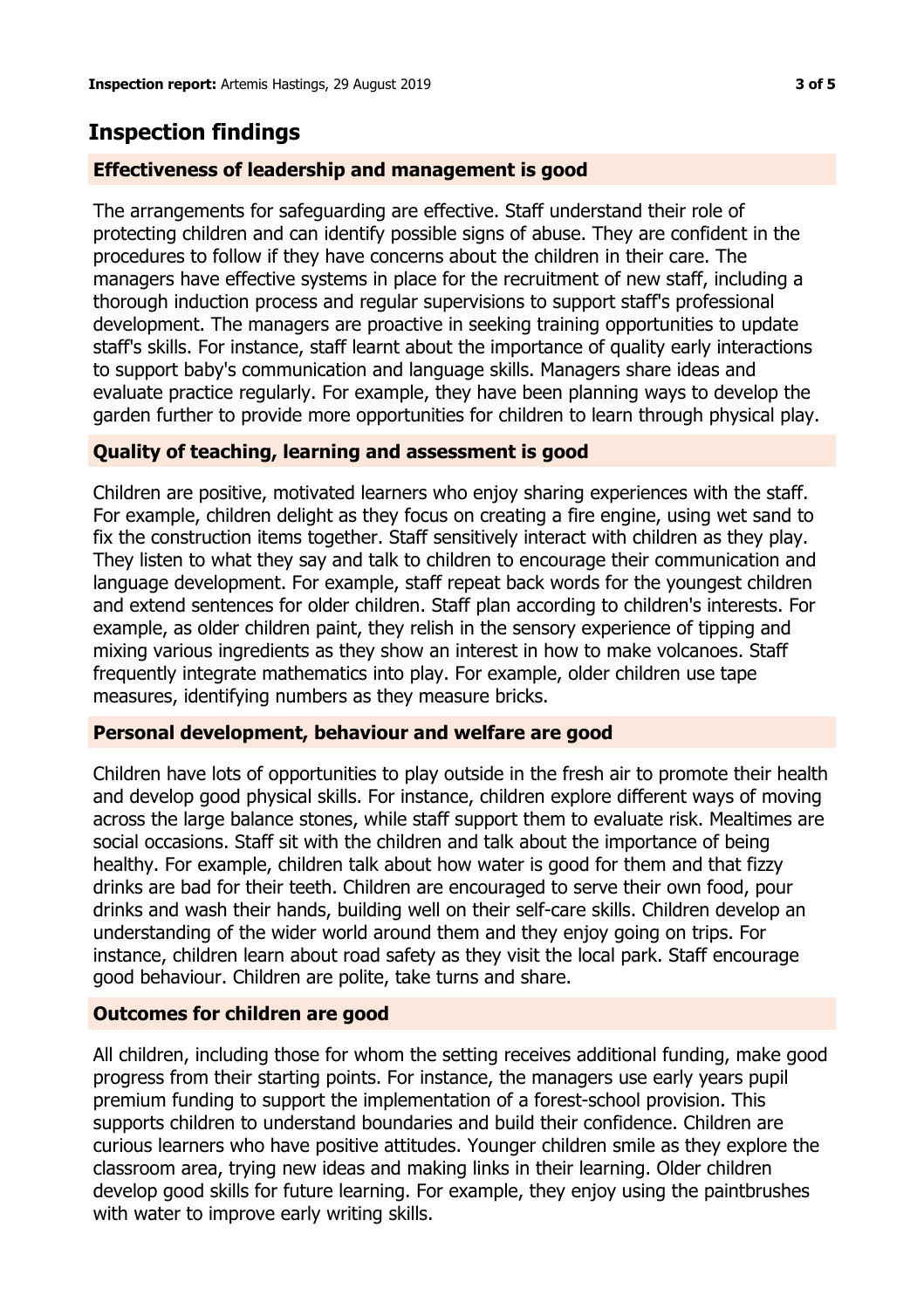## **Setting details**

| Unique reference number                             | EY409653                           |
|-----------------------------------------------------|------------------------------------|
| <b>Local authority</b>                              | <b>East Sussex</b>                 |
| <b>Inspection number</b>                            | 10062828                           |
| <b>Type of provision</b>                            | Childcare on non-domestic premises |
| <b>Registers</b>                                    | Early Years Register               |
| Day care type                                       | Full day care                      |
| Age range of children                               | $0 - 4$                            |
| <b>Total number of places</b>                       | 41                                 |
| Number of children on roll                          | 75                                 |
| Name of registered person                           | Artemis Childcare Limited          |
| <b>Registered person unique</b><br>reference number | RP526996                           |
| Date of previous inspection                         | 24 May 2016                        |
| <b>Telephone number</b>                             | 01424426178                        |

Artemis Nursery registered in 2010. It is one of three nurseries in the Artemis chain and is located in Hastings, East Sussex. The nursery employs 12 members of childcare staff. Of these, 11 hold appropriate early years qualifications at level 2 or above, including one with early years professional status. The nursery is open Monday to Friday from 8am until 6pm for 51 weeks of the year. The nursery provides funding for two-, three- and fouryear-old children.

This inspection was carried out by Ofsted under sections 49 and 50 of the Childcare Act 2006 on the quality and standards of provision that is registered on the Early Years Register. The registered person must ensure that this provision complies with the statutory framework for children's learning, development and care, known as the early years foundation stage.

Any complaints about the inspection or the report should be made following the procedures set out in the guidance Complaints procedure: raising concerns and making complaints about Ofsted, which is available from Ofsted's website: www.ofsted.gov.uk. If you would like Ofsted to send you a copy of the guidance, please telephone 0300 123 4234, or email [enquiries@ofsted.gov.uk.](mailto:enquiries@ofsted.gov.uk)